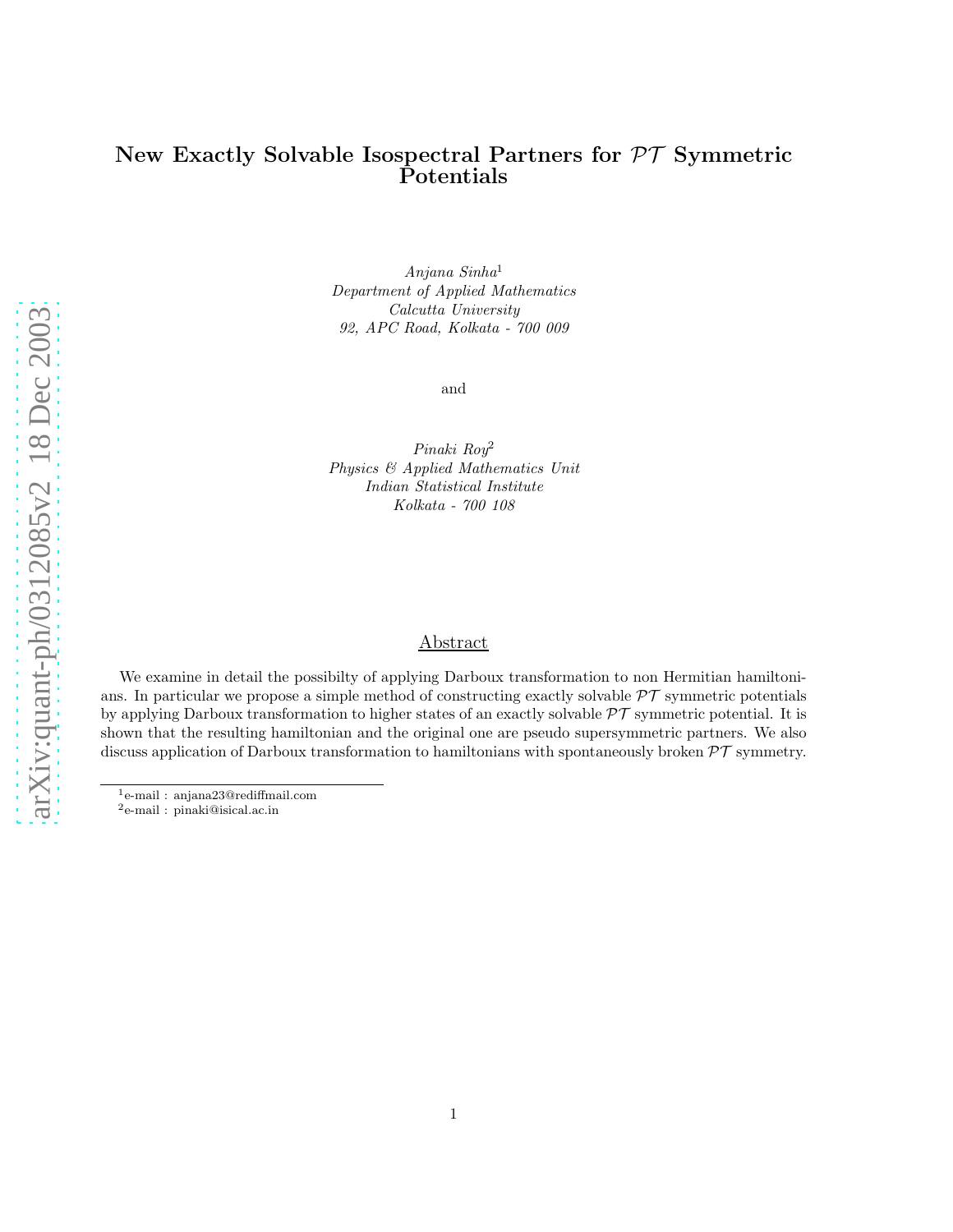## 1 Introduction

Ever since it was conjectured by Bender et al that some non-Hermitian Hamiltonians exhibiting symmetry under the combined transformation of parity ( $\mathcal{P}: x \to -x$ ), and time reversal ( $\mathcal{T}: i \to -i$ ) admit real eigenvalues [\[1,](#page-9-0) [2\]](#page-9-1), non-Hermitian Hamiltonians have been the basis of many recent works on  $\mathcal{PT}$  symmetry and pseudo-Hermiticity [\[3,](#page-9-2) [4\]](#page-9-3), because of intrinsic interest and their possible applications in molecular physics, quantum chemistry, superconductivity, quantum field theory and others.

On the other hand there are not many examples of exactly solvable complex potentials (both  $\mathcal{PT}$ invariant as well as otherwise). However, as in the Hermitian case, there have been attempts to expand the class of exactly solvable non Hermitian potentials by using different methods [\[5,](#page-9-4) [6,](#page-9-5) [7\]](#page-9-6). In the Hermitian case a popular method to obtain new exactly solvable potentials is to apply Darboux transformation [\[8\]](#page-9-7) to the ground state of an exactly solvable potential. However, when applied to the excited states, this transformation produces not just one isospectral potential, but a number (depending on the nodes of the wave function) of nearly isospectral potentials which are defined not over the whole domain, but in disjoint intervals [\[9\]](#page-9-8). Here our objective is to apply Darboux transformation to non Hermitian potentials and it will be shown that for such potentials, it is possible to have wave functions without nodes on the real line, by a reasonable choice of parameters. In the present article, we shall use this result to construct non trivial isospectral partners of exactly solvable complex potentials. In particular, we shall apply the Darboux transformation to the well known  $\mathcal{PT}$  symmetric Scarf II potential

$$
V(x) = -V_1 sech^2 x - iV_2 sech \; x \; tanh \; x, \qquad V_1 > 0, \; V_2 \neq 0 \tag{1}
$$

<span id="page-1-0"></span>and generate a series of new exactly solvable non-Hermitian potentials with real spectrum.

We note that in the case of Hermitian quantum mechanics Darboux transformation is equivalent to supersymmetry [\[10\]](#page-9-9). However this is not so in the non Hermitian case. So it is natural to ask whether there exists any symmetry which relates the two Hamiltonians i.e., the original and the one obtained by Darboux transformation. The answer to this question is in the affirmative and it will be shown that the two Hamiltonians are related by pseudo supersymmetry [\[11\]](#page-9-10). In other words the hamiltonians obtained by intertwining are pseudo supersymmetric partners.

Finally we shall examine the problem of applying Darboux transformation to models with spontaneously broken  $\mathcal{PT}$  symmetry. It is known [\[12\]](#page-9-11) that models with spontaneously broken  $\mathcal{PT}$  symmetry exhibit a complex spectrum and all the energy levels appear as complex conjugate pairs. It will be shown that if Darboux transformation is applied to such a system one gets a potential with complex energy eigenvalues but as singlets.

The organisation of the paper is as follows : in section 2 we briefly present the Darboux construction; in section 3 we construct new  $\mathcal{PT}$  symmetric potentials; in section 4 we show that the partner Hamiltonians are connected by pseudo supersymmetry; in section 5 we examine the nature of the spectrum obtained by applying Darboux transformation to a potential with spontaneously broken  $\mathcal{PT}$  symmetry and finally section 6 is devoted to a discussion.

# 2 Darboux Transformation

To make the article self contained we start with a brief review of the Darboux transformation [\[8,](#page-9-7) [9\]](#page-9-8). A particle moving in the potential  $v(x)$  (real or complex) is characterised by the Hamiltonian

$$
H = -\frac{d^2}{dx^2} + v(x) \tag{2}
$$

(The units used are  $\hbar = 2m = 1$  for convenience).

If the particle is in the  $m^{th}$  state, (i.e., m is the quantum number equal to the number of nodes of the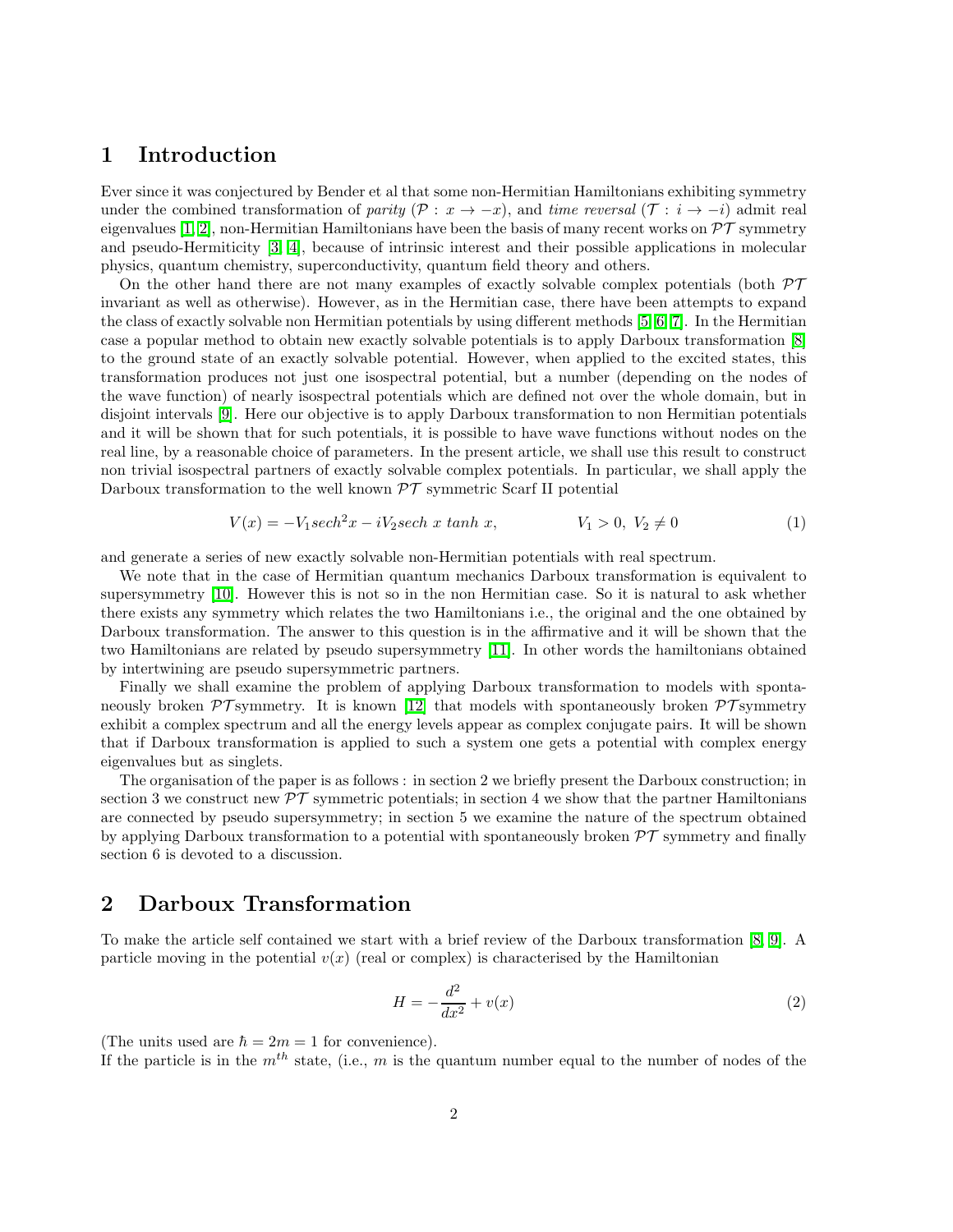$m<sup>th</sup>$  eigenfunction  $\psi_m(x)$  of the starting potential  $v(x)$ , and the energy scale is adjusted so that the  $m<sup>th</sup>$ energy eigenvalue is exactly zero  $(E_m = 0)$ , then the Schrödinger equation reads

<span id="page-2-2"></span><span id="page-2-0"></span>
$$
H\psi_m = \left(-\frac{d^2}{dx^2} + v(x)\right)\psi_m = 0\tag{3}
$$

Equation [\(3\)](#page-2-0) has a potential

$$
v(x) = \frac{\psi_m^{\prime\prime}}{\psi_m} \tag{4}
$$

which is regular everywhere, so that the Hamiltonian in [\(3\)](#page-2-0) may be represented as

$$
H = \left(-\frac{d^2}{dx^2} + \frac{\psi_m^{\prime\prime}}{\psi_m}\right) \tag{5}
$$

Thus if the general solution  $\psi = \psi(x)$  of the Schrödinger equation

$$
\frac{d^2\psi}{dx^2} + \left[\epsilon - v(x)\right]\psi = 0\tag{6}
$$

is known for all values of  $\epsilon$ , and for a particular value of  $\epsilon = E_m$ , the particular solution is  $\psi_m$ , then the general solution of the equation

$$
\frac{d^2\phi}{dx^2} + [E - u(x)]\phi = 0\tag{7}
$$

with

<span id="page-2-1"></span>
$$
u(x) = \psi_m(x) \frac{d^2}{dx^2} \left( \frac{1}{\psi_m(x)} \right)
$$
  
= 
$$
2 \left( \frac{\psi'_m}{\psi_m} \right)^2 - \left( \frac{\psi''_m}{\psi_m} \right)
$$
 (8)

$$
E = \epsilon - E_m \tag{9}
$$

<span id="page-2-3"></span>for  $E \neq 0$  is

$$
\begin{array}{rcl}\n\phi_n(x) & = & \psi_m(x) \left\{ \frac{\psi_n(x)}{\psi_m(x)} \right\}' \\
& = & \psi'_n(x) - \left( \frac{\psi'_m(x)}{\psi_m(x)} \right) \psi_n(x)\n\end{array} \tag{10}
$$

Choosing different  $\psi_m$ , one obtains a series of non-trivial partners  $u(x)$  given by [\(8\)](#page-2-1), which contain all the states of the original potential  $v(x)$  except the  $m<sup>th</sup>$  state, i.e. the one corresponding to the eigenstate  $\psi_m$ . It is easy to observe that the partners  $u(x)$  and  $v(x)$  are related by

$$
v(x) = W_m(x)^2 - W'_m(x)
$$
\n(11)

<span id="page-2-4"></span>
$$
u(x) = W_m(x)^2 + W'_m(x)
$$
\n(12)

where

$$
W_m(x) = \left(-\frac{\psi_m'}{\psi_m}\right) \tag{13}
$$

Though  $\psi'_m \neq 0$  at the nodes  $x_j$ ,  $j = 1, 2, 3, \cdots$  of  $\psi_m$ ,  $W_m(x)$  has singularities at these points. However, since the second derivative  $\psi''_m$  also vanishes at the nodes, from [\(4\)](#page-2-2)  $v(x)$  is regular everywhere. In case of Hermitian SUSY QM,  $W_m$  is the superpotential, and  $W_m^2(x) \pm W_m'(x)$  are called SUSY-m partner potentials [\[9\]](#page-9-8). However, one can construct the partners for  $m = 0$  only, as for non-zero  $m$ ,  $W_m$  becomes singular and as a consequence such potentials are not defined over  $R$  but over disjoint intervals, the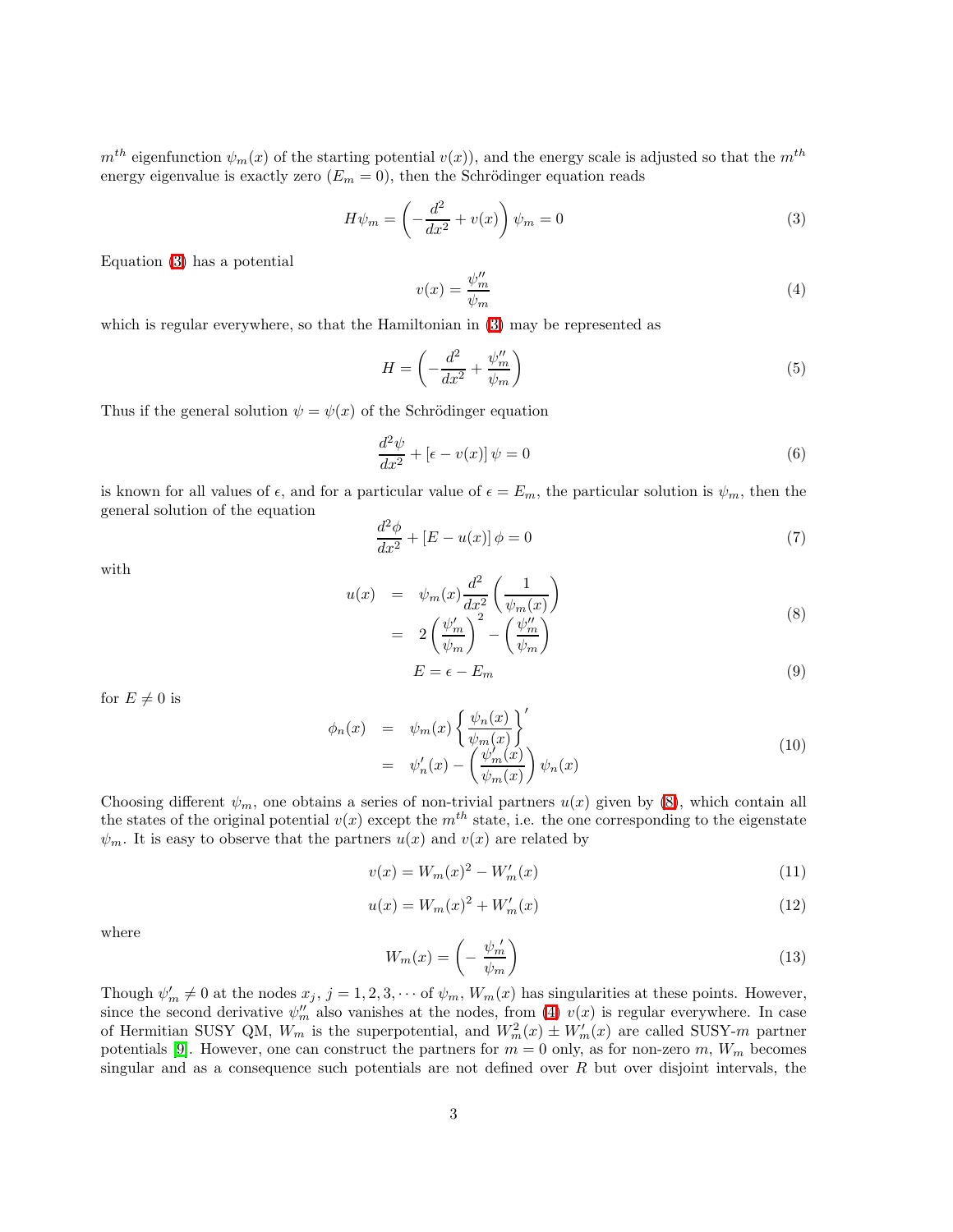number of intervals depending on the value of m. Thus, for  $m = 1$ , there are two potentials, each of them defined on a semi-infinite domain, for  $m = 2$  there is one potential on a finite domain between nodes  $x_1$  and  $x_2$ , and two potentials on the two semi-infinite domains  $(-\infty, x_1]$  and  $[x_2, +\infty)$ , and so on [\[9\]](#page-9-8). In the case of non-Hermitian quantum mecahnics,  $W_m(x)$  is no longer singular (and it is not the superpotential anymore). As a consequence the new potentials do not have singularities on the real axis and are defined on  $(-\infty, \infty)$ . Thus, if one of the partner potentials is exactly solvable, this formalism enables one to construct an infinite number of exactly solvable, non-trivial partners defined on the entire real line  $(-\infty, +\infty)$ , unlike in the case of Hermitian quantum mechanics.

# 3 New exactly solvable  $\mathcal{PT}$  symmetric potentials

In this section we shall construct isospectral partners of the complexified Scarf II potential. This potential is given by

$$
V(x) = -V_1 sech^2 x - iV_2 sech \; x \; tanh \; x, \qquad V_1 > 0, \; V_2 \neq 0 \tag{14}
$$

and it has been studied by various authors as it is not only invariant under  $\mathcal{PT}$  symmetry, but also  $P$ -pseudo Hermitian. This exactly solvable model has certain interesting properties. It has a discrete spectrum that admits both real as well as complex conjugate energies, depending on the relative strengths of its parameters  $V_1$  and  $V_2$ . The normalized wave functions for this potential are well known, being given by [\[12\]](#page-9-11)

$$
\psi_n(x) = \frac{\Gamma\left(n - 2p + \frac{1}{2}\right)}{n!\Gamma\left(\frac{1}{2} - 2p\right)} z^{-p} \left(z^*\right)^{-q} P_n^{-2p - \frac{1}{2}, -2q - \frac{1}{2}}(i \sinh x)
$$
\n(15)

<span id="page-3-2"></span>where  $P_n^{\alpha,\beta}$  are the Jacobi polynomials given by [\[13\]](#page-9-12)

$$
P_n^{\alpha,\beta}(i\,\sinh\,x) = \frac{\Gamma(n+\alpha+1)}{\Gamma(n+1)\Gamma(\alpha+1)}\,F\left(-n,n+\alpha+\beta+1;\alpha+1;z\right) \tag{16}
$$

and

$$
z = \frac{1 - i \sinh x}{2} \tag{17}
$$

<span id="page-3-0"></span>
$$
p = -\frac{1}{4} \pm \frac{1}{2} \sqrt{\frac{1}{4} + V_1 + V_2} = -\frac{1}{4} \pm \frac{t}{2}
$$
 (18)

$$
q = -\frac{1}{4} \pm \frac{1}{2} \sqrt{\frac{1}{4} + V_1 - V_2} = -\frac{1}{4} \pm \frac{s}{2}
$$
 (19)

t and s are defined with only the positive sign in the discriminant in p and q. The energy eigenvalues are obtained as

<span id="page-3-1"></span>
$$
E_n = -(n - p - q)^2, \qquad n = 0, 1, 2, \dots < \left(\frac{s + t - 1}{2}\right) \tag{20}
$$

Since  $V_1 > 0$ , two cases arise for real  $V_2$ , depending on the relative strengths of the real and imaginary parts of the potential :

1. For  $|V_2| \le V_1 + \frac{1}{4}$ 

In this case the potential and the wave functions are  $\mathcal{PT}$  invariant, p and q are real and one gets a real bound state spectrum. In addition to the potential (1), the wave functions  $\psi_n(x)$  given in (15) are also  $\mathcal{PT}$  invariant. Note that due to normalisation requirements only the values with the positive sign are allowed in  $(18)$  and  $(19)$ .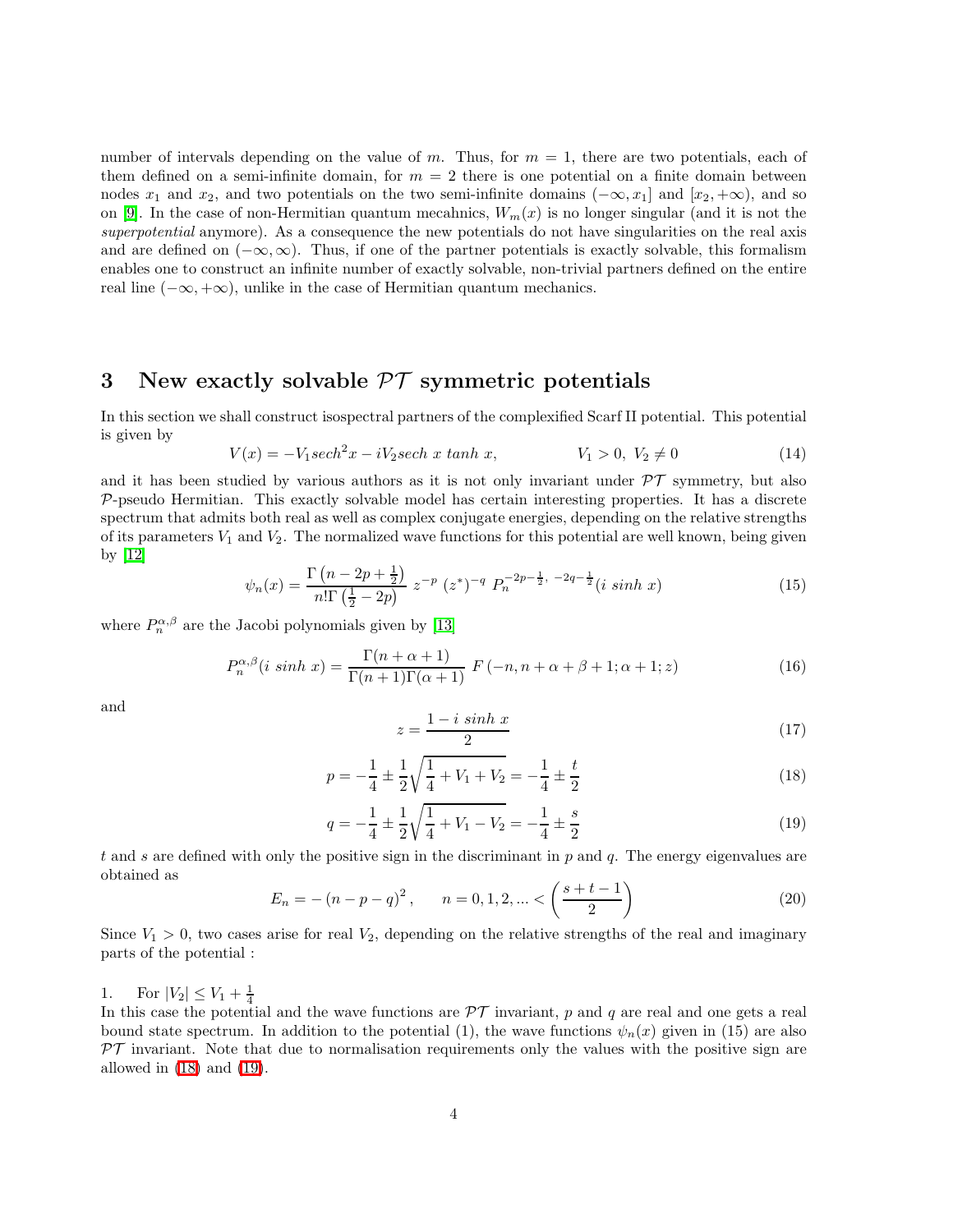2. For  $|V_2| > V_1 + \frac{1}{4}$ 

 $\mathcal{PT}$  symmetry is spontaneously broken, as though the potential is  $\mathcal{PT}$  invariant, the wave functions are no longer so. Either  $p$  or  $q$  is complex, and all energies occur as complex conjugate pairs. Real energies are conspicuous by their absence.

For purely imaginary  $V_2$ , however, the potential  $(1)$  is real, possessing only real energies.

However, when  $V_2$  has both real and imaginary parts, the potential [\(1\)](#page-1-0) loses its  $\mathcal{PT}$  invariance, and so will not be considered in this study.

We now consider the first case when  $\mathcal{PT}$  symmetry is unbroken. Now, using the explicit solution for the normalized wave function [\(15\)](#page-3-2), we obtain

$$
W_m(x) = -\frac{\psi'_m(x)}{\psi_m(x)}
$$
  
=  $(p+q)\tanh x - i(p-q)\sech x + \frac{mb}{c} \frac{F(-m+1, b+1; c+1; z)}{F(-m, b; c; z)}$  (21)

where  $b$  and  $c$  stand for

$$
b = -2p - 2q + 2 \tag{22}
$$

$$
c = -2p + \frac{1}{2} \tag{23}
$$

The exactly solvable potential  $U^{(m)}(x)$ , which is isospectral to the Scarf II potential (except for the  $m^{th}$ state), is obtained from the formula

$$
U^{(m)}(x) = W_m^2 + W_m' - \beta_m \tag{24}
$$

In writing the last expression we have made use of the fact that if  $v(x)$  and  $u(x)$  are isospectral, so are  $V(x)$  and  $U^m(x)$ , given by

$$
V(x) = \{v(x) - \beta_m\}
$$
\n<sup>(25)</sup>

$$
U^m(x) = \{u(x) - \beta_m\}
$$
\n<sup>(26)</sup>

For the Scarf II potential,  $\beta_m$  is calculated to be

$$
\beta_m = (p+q)^2 - 2m(p+q) + m^2 \tag{27}
$$

Thus this approach yields new interesting potentials, with eigenfunctions for this particular case being given by (see eq. $(10)$ )

$$
\phi_n(x) = \left(\frac{P_m P'_n - P'_m P_n}{P_m}\right) \psi_0(x) \tag{28}
$$

In the above  $P_n$  stands for  $P_n^{\alpha, \beta}(i \sinh x)$  and  $P_n'$  denotes differentiation of  $P_n^{\alpha, \beta}(i \sinh x)$  with respect to x. Since  $P_n^{\alpha, \beta}$  is well defined on the entire real line, so also is  $\phi_n(x)$ . Let us analyse three low lying cases  $m = 0, 1, 2$ .

<span id="page-4-0"></span>For 
$$
m = 0
$$

$$
U^{(0)}(x) = -\left\{2\left(p^2 + q^2\right) - (p+q)\right\} sech^2 x - i(p-q)\left[2(p+q) - 1\right] sech\ x\tanh x \tag{29}
$$

with eigenenergies

$$
E_n = -(n+1-p-q)^2, \qquad n = 0, 1, 2, 3, \cdots \qquad (30)
$$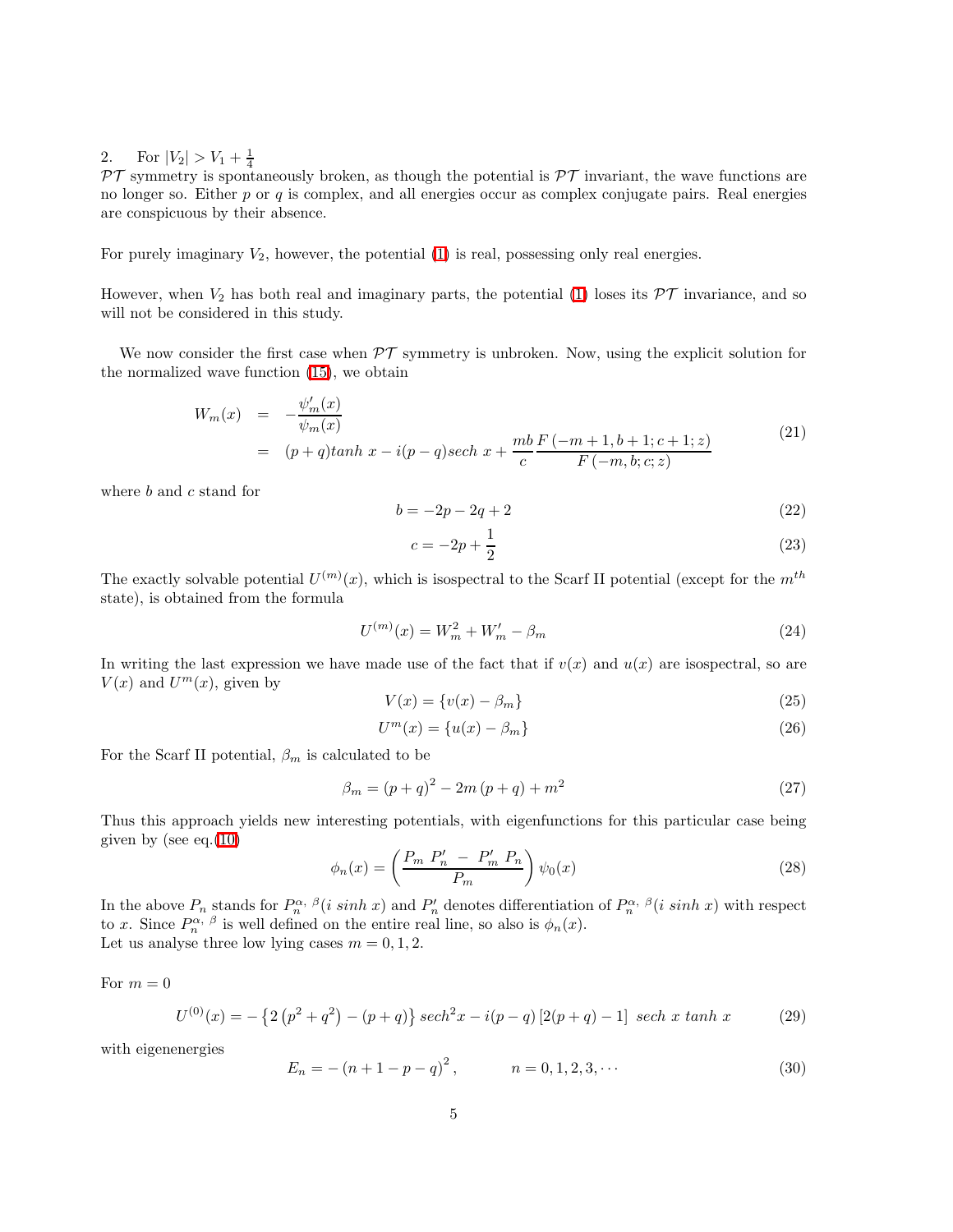and the ground state

$$
\phi_0 = N_0 \left( \frac{1 - i \sinh x}{2} \right)^{-(p - \frac{1}{2})} \left( \frac{1 + i \sinh x}{2} \right)^{-(q - \frac{1}{2})} \tag{31}
$$

Thus for  $m = 0$ , the partners belong to the family of the so-called *satellite* potentials. [\(29\)](#page-4-0) is also a Scarf II potential, with a different set of parameters, and shares all the energies of [\(1\)](#page-1-0) except for the ground state of  $V(x)$ , which is missing in [\(29\)](#page-4-0). So, this is analogous to the Hermitian case.

 $m = 1$  gives the first of the non-trivial potentials.

$$
U^{(1)}(x) = -\left\{2\left(p^2 + q^2\right) - (p+q)\right\} sech^2 x - i(p-q)\left[2(p+q) - 1\right] sech x \tanh x
$$

$$
+ 2\left(\frac{f'_1}{f_1}\right)^2 - \frac{2(p-q)}{f_1} - 2\tag{32}
$$

with

<span id="page-5-0"></span>
$$
f_1(x) = F\left(-1, -p - q - \lambda; 2p + \frac{3}{2}; z\right)
$$
  
= 
$$
\left\{-(p - q) + \frac{i}{2}(-2p - 2q + 1)\sinh x\right\}
$$
 (33)

The ground state of the partner [\(32\)](#page-5-0) is obtained from [\(10\)](#page-2-3) as

$$
\phi_0 = \frac{2i\left(\frac{1}{2} - p - q\right)}{\left(-p - q\right) + i\left(\frac{1}{2} - p - q\right)\sinh x} z^{-\left(p - \frac{1}{2}\right)} \left(z^*\right)^{-\left(q - \frac{1}{2}\right)} \tag{34}
$$

with energy

$$
E_0 = -(-p - q)^2 \tag{35}
$$

It can be shown that the state corresponding to  $\psi_1$  is excluded from the spectrum as it turns out to be non-normalizable. All other states share identical energies with the original potential [\(1\)](#page-1-0). The excited states are obtained from [\(10\)](#page-2-3) as

$$
\phi_n = \left(\frac{P_1 \ P'_{n+2} - P'_1 \ P_{n+2}}{P_1}\right) \psi_0 \tag{36}
$$

with energies

<span id="page-5-1"></span>
$$
E_n = -(n+2-p-q)^2, n = 0, 1, 2, 3, \cdots
$$
\n(37)

As  $P_n^{\alpha, \beta}(i \sinh x)$  has no zeroes on the real line, so the eigenfunctions are well defined. It is easily observed from [\(36\)](#page-5-1) that  $\phi_n$  are normalizable. Moreover, the potential  $U^{(1)}(x)$  so constructed has no singularity on the real line, and hence is defined on the entire domain  $(-\infty, +\infty)$ . Also, for real values of the parameters p and q (corresponding to real energies) the new potential, too, is invariant under  $\mathcal{PT}$ transformation.

In an analogous way, the isospectral partner for  $m = 2$  is found to be

$$
U^{(2)}(x) = -\left\{2\left(p^2 + q^2\right) - (p+q)\right\} sech^2 x - i(p-q) \left[2(p+q) - 1\right] sech x \ \tanh x + 2\left(\frac{f'_2}{f_2}\right)^2 + \frac{\sigma - 6(p-q)i\ \sinh x}{f_2} - 8
$$
\n(38)

with

$$
f_2(x) = F\left(-2, -p - q - \lambda; 2p + \frac{3}{2}; z\right)
$$
 (39)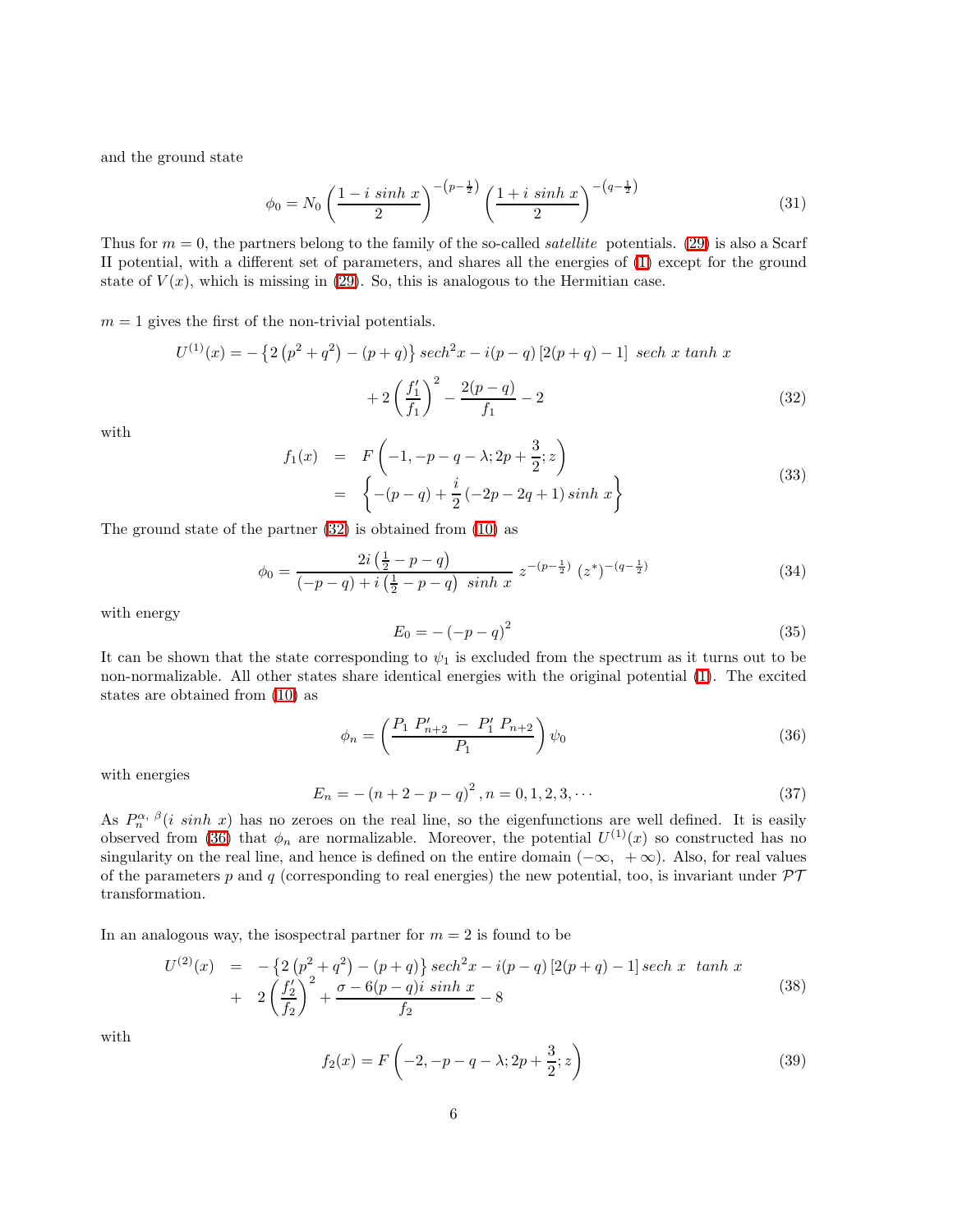$$
\sigma = \frac{-2p - 2q + 2}{\left(-2p + \frac{1}{2}\right)\left(-2p + \frac{3}{2}\right)} \left\{ 2\left(p - q\right)^2 - \frac{\left(-2q + \frac{3}{2}\right)\left(-2p + \frac{3}{2}\right)}{\left(-2p - 2q + 2\right)} + \frac{1}{2}\left(3 + 2p + 2q\right)\left(3 - 2p - 2q\right) \right\} \tag{40}
$$

For a visual representation as well as for comparison, we have plotted the real and imaginary parts of the potentials V,  $U^{(i)}$   $(i = 0, 1, 2)$ . In fig 1, we have plotted the real parts of V,  $U^{(i)}$   $(i = 0, 1, 2)$  for the parameter values  $V_1 = 24, V_2 = 18$  while in fig 2, we have plotted the imaginary parts of the same potentials for the same values of  $V_1$  and  $V_2$ .

Since the Scarf II potential is always  $\mathcal{PT}$  symmetric, so are its partners  $U^{(m)}(x)$ , for real values of the parameters p and q ( $V_1 + 1/4 \ge |V_2|$ ), as the functions  $f_m(x)$  remain invariant under  $\mathcal{PT}$ . Moreover, all the new potentials so constructed are defined over the entire domain  $(-\infty, +\infty)$ , admit real bound state spectrum, and possess all the energies of the original potential except for the  $m^{th}$  state, if one starts with the  $m<sup>th</sup>$  order eigenfunction. Though  $m = 0$  gives the usual shape-invariant form, highly non-trivial, non-shape-invariant potentials are obtained for non-zero m.

## 4 Pseudo supersymmetry and intertwining

It is well known that in the case of Hermitian quantum mechanics, Darboux transformation and supersymmetric quantum mechanics are equivalent. Although this is not so in the case of non Hermitian quantum mechanics, Darboux transformation can still be implemented in terms of intertwining operators. To see this we consider the intertwining operators  $A$  and  $B$ :

$$
A = \frac{d}{dx} + W_m \tag{41}
$$

$$
B = -\frac{d}{dx} + W_m \tag{42}
$$

where  $W_m$  is defined by [\(13\)](#page-2-4), then the partner Hamiltonians

$$
H_{\pm} = -\frac{d^2}{dx^2} + W_m^2 \pm W_m'
$$
\n(43)

can be written as  $H_ - = BA$  and  $H_ + = AB$ , where

$$
H_{-} = \left(-\frac{d^2}{dx^2} + v(x)\right) \tag{44}
$$

$$
H_{+} = \left(-\frac{d^2}{dx^2} + u(x)\right) \tag{45}
$$

Evidently, if  $\psi_n$  is an eigenfunction of H<sub>−</sub> with energy eigenvalue  $E_n^-$ , then  $\phi_n = A\psi_n$  is also an eigenfunction of  $H_+$  with the same eigenvalue  $E_n^-$ , escept for  $n = m$ , since in this case  $A\psi_m = 0$ .

$$
H_{+}A\psi_{n} = (AB)A\psi_{n} = A(H_{-}\psi_{n}) = E_{n}^{-}(A\psi_{n})
$$
\n(46)

For Hermitian Hamiltonians, A and B are mutually adjoint operators  $(B = A^{\dagger})$ , giving the well known results of supersymmetry, viz.,  $AH_- = H_+A$  or  $H_-A^{\dagger} = A^{\dagger}H_+$ .

To extend the idea of supersymmetry to include non Hermitian hamiltonians, we assume the existence of a linear, invertible, Hermitian operator  $\eta$ , such that [\[11\]](#page-9-10)

$$
B = A^{\#} = \eta^{-1} A^{\dagger} \eta \tag{47}
$$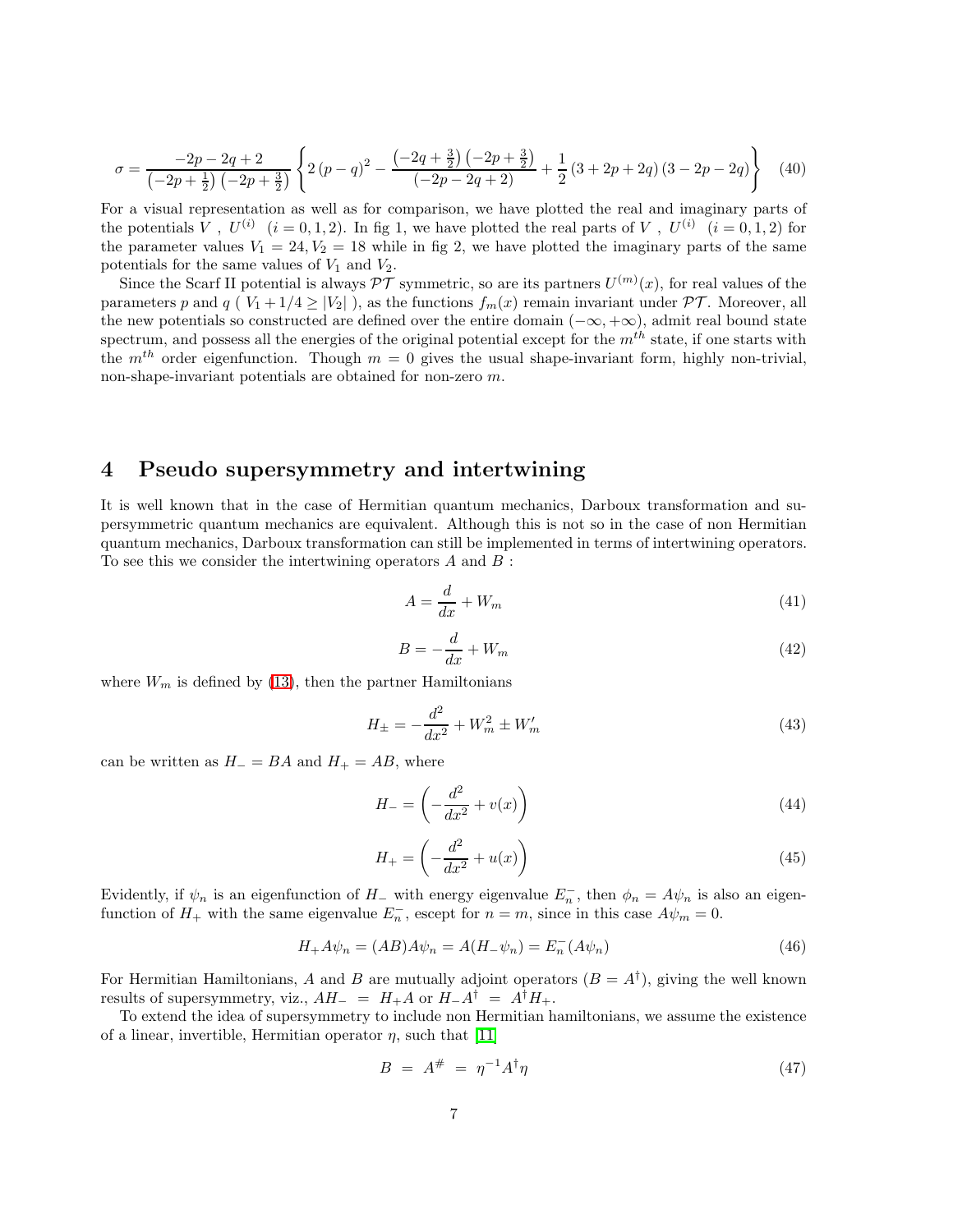This allows one to rewrite the partner Hamiltonians as

$$
H_{+} = B^{\#}B \qquad H_{-} = BB^{\#} \tag{48}
$$

so that

<span id="page-7-0"></span>
$$
BH_{+} = H_{-}B \qquad H_{+}B^{\#} = B^{\#}H_{-} \tag{49}
$$

From [\(49\)](#page-7-0) it is clear that B maps eigenfunctions of  $H_+$  to those of  $H_-,$  and  $A(= B^*)$  does the converse. Thus the mutually adjoint operators A and  $A^{\dagger}$  of conventional supersymmetric quantum mechanics are replaced by their pseudo supersymmetric counterparts  $A$  and  $B$  when the potential is non Hermitian. However, we would like to point out that the choice of  $\eta$  is not unique.

To determine a form of  $\eta$ , let us note that a simple representation is given by [\[11\]](#page-9-10):

<span id="page-7-1"></span>
$$
\eta = \mathcal{P} \quad , \quad \mathcal{P}f(x) = f(-x) \tag{50}
$$

It follows that for real potentials, [\(50\)](#page-7-1) leads to  $B = A^{\dagger}$ , thus reproducing the conventional result of supersymmetry. We note that the above results are quite general since they do not depend on a specific  $W_m$ . We thus conclude that in the complex case the hamiltonians  $H_{\pm}$  are pseudo supersymmetric partners of each other. Finally to cast the above results in a formal pseudo supersymmetric form let us define the pseudo supercharges  $Q$  and  $Q^{\#}$  in the following way :

$$
Q = \left(\begin{array}{cc} 0 & A \\ 0 & 0 \end{array}\right) , \qquad Q^{\#} = \eta^{-1} Q^{\dagger} \eta = \left(\begin{array}{cc} 0 & 0 \\ B & 0 \end{array}\right)
$$
 (51)

Thus the pseudo supercharges Q and  $Q^{\#}$  are nilpotent and they satisfy the following closed algebra :

$$
H = \{Q, Q^{\#}\} = \begin{pmatrix} H_{+} & 0 \\ 0 & H_{-} \end{pmatrix} = \begin{pmatrix} AB & 0 \\ 0 & BA \end{pmatrix} , [Q, H] = [Q^{\#}, H] = 0 \tag{52}
$$

We thus conclude that in the non Hermitian case the hamiltonians obtained by intertwining are pseudo supersymmetric partners.

### 5 A model with spontaneously broken  $\mathcal{PT}$  symmetry

As mentioned earlier, there are two cases for the  $\mathcal{PT}$  symmetric Scarf II potential, depending on the relative strengths of  $V_1$  and  $V_2$ , viz.,

(i)  $|V_2| \leq V_1 + \frac{1}{4}$ :

In this case, where the spectrum is real and discrete, each state is a singlet. This has already been discussed in Section 3.

(ii)  $|V_2| > V_1 + \frac{1}{4}$ :

In this case  $\mathcal{PT}$  symmetry is spontaneously broken. We can choose p to be real, taking a single value with only the positive sign in [\(18\)](#page-3-0) while  $q$  can take either of the following values

$$
q^{\pm} = -\frac{1}{4} \pm i\frac{s}{2} \tag{53}
$$

where

$$
s = \sqrt{V_2 - V_1 - \frac{1}{4}}\tag{54}
$$

giving rise to complex conjugate pairs of energies

$$
E_n^{\pm} = -\mu_n^2 \pm i\mu_n s , \qquad n = 0, 1, 2, \cdots \n\mu_n = n - p + \frac{1}{4}
$$
\n(55)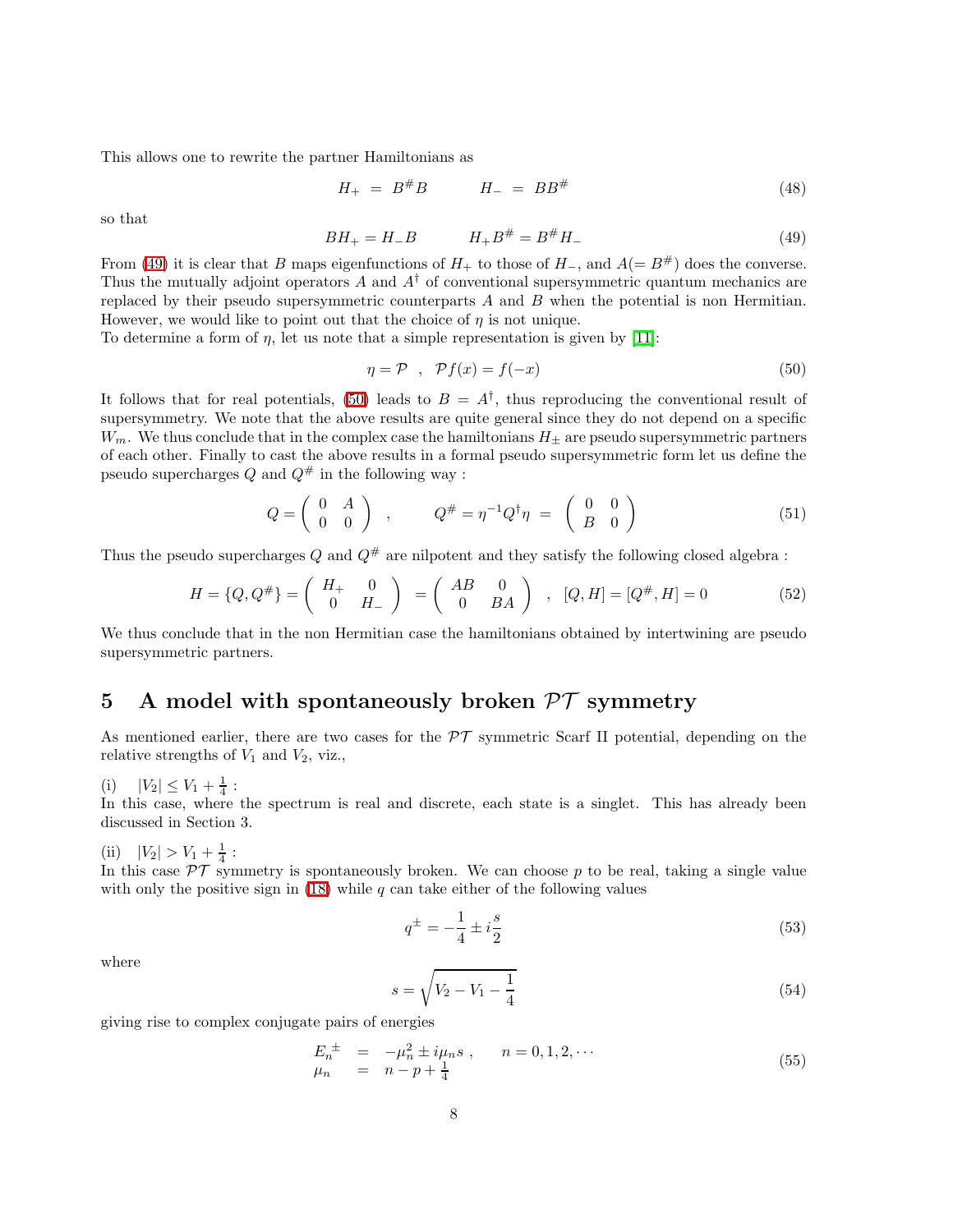This case makes quite an interesting study and we shall investigate it further. Though the original potential (14) is still  $\mathcal{P}\mathcal{T}$  invariant, the partners are no longer so. We note that while the original potential  $V(x)$  does not depend explicitly on the parameters p and q, the partner potential is explicitly dependent on these parameters. As a consequence there are two partner potentials corresponding to  $V(x)$  (this is due to the fact that in this case both the values of  $q$  are allowed). If the Darboux transformation is carried out by the  $m^{th}$  eigenstate  $\psi_m^-(\psi_m^+)$  of the original potential, then straightforward calculations show that the corresponding state will be missing in the partner. Furthermore, the entire positive (negative) sector  $E_n^+ = -\left(\mu_n^2 - \frac{s^2}{4}\right)$  $\left(\frac{s^2}{4}\right) + i\mu_n s$   $\left(E_n^- = -\left(\mu_n^2 - \frac{s^2}{4}\right)\right)$  $\left(\frac{s^2}{4}\right) - i\mu_n s$  will be absent in the partner. Thus the spectrum of the partner potential is quite different from that of the Scarf II potential, as the former has only singlet complex energies. So, if one starts with the ground state eigenfunction  $\psi_0^-$ , then the partner potential [\(29\)](#page-4-0) is of the form

$$
U_{-}^{0}(x) = -\{(2p^{2} - p - \frac{s^{2}}{2} + \frac{3}{8}) + is\} sech^{2}x - \{(i(2p^{2} - p + \frac{s^{2}}{2} - \frac{3}{8}) + s\} sechx \tanh x
$$
 (56)

while the wave functions and the corresponding energy values are given by

$$
\phi_n^-(x) = \frac{ab}{c} z^{-p} (z^*)^{-\frac{1}{4} + \frac{is}{2}} F(a+1, b+1; c+1; z) , \quad E_n^- = -\mu_{n+1}^2 - i\mu_{n+1} s , \qquad n = 0, 1, 2, \cdots \tag{57}
$$

where

$$
a = -(n+1), b = (n + \frac{3}{2} - 2p) + is, c = -2p + \frac{1}{2}
$$
\n(58)

#### 6 Discussion

In this article we have explored the idea of applying Darboux transformation to non Hermitian quantum mechanical systems. In particular we have obtained a series of new exactly solvable  $\mathcal{PT}$  symmetric potentials with real bound state spectra. The symmetry aspect of the potentials has also been investigated and it has been shown that they are pseudo supersymmetric. On the other hand when Darboux transformation is applied to a system with spontaneously broken  $\mathcal{PT}$  symmetry the resulting potential admits a single tower of energy. We would like to point out that this is not a characteristic feature of only models with spontaneously broken  $\mathcal{PT}$  symmetry but in general the same result would be obtained whenever the original model posseses doublet of states [\[14\]](#page-9-13).

#### Acknowledgment

The authors would like to thank the referees for suggesting improvements. The authors also thank A. Mostafazadeh for pointing out an error. One of the authors  $(A.S.)$  thanks the Council of Scientific  $\&$ Industrial Research, India, for granting her Senior Research Associateship.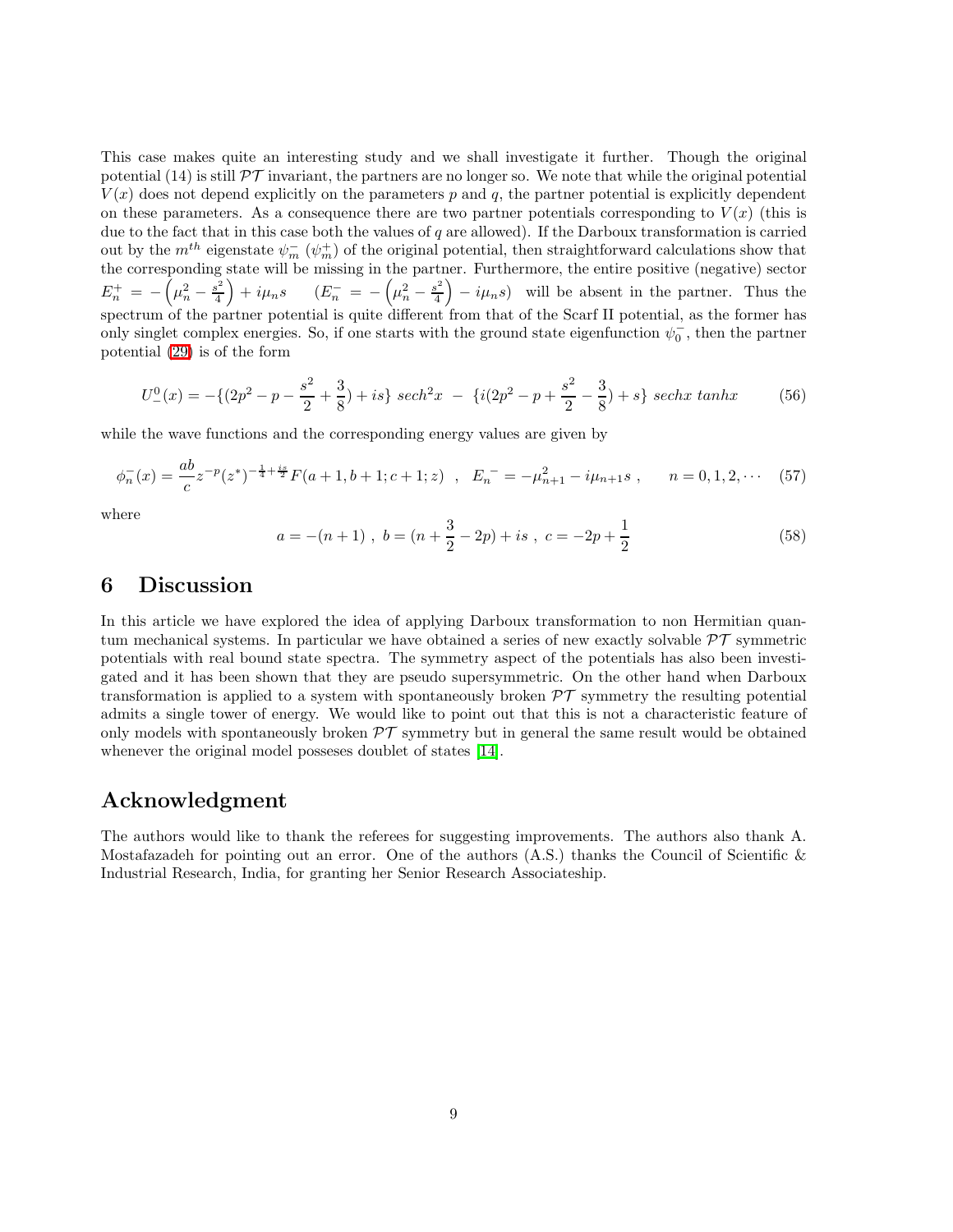# <span id="page-9-0"></span>References

- <span id="page-9-1"></span>[1] C. M. Bender and S. Boettcher, Phys. Rev. Lett. **80** 5243 (1998), J. Phys. **A 31** L273 (1998).
- <span id="page-9-2"></span>[2] C. M. Bender, S. Boettcher and P. N. Meisinger, J. Math. Phys. 40 2201 (1999).
- [3] A. Khare and B. P. Mandal, Phys. Lett. A **272** 53 (2000), M. Znojil, J. Phys. A 33 4561 (2000), J. Phys. A bf 35 2341 (2002) G. Lévai and M. Znojil, J. Phys. A 33 7165 (2000), Mod. Phys. Lett. A 16 1973 (2001) B. Bagchi, S. Mallik and C. Quesne, Int. J. Mod. Phys. A 17 51 (2002)
- <span id="page-9-4"></span><span id="page-9-3"></span>[4] A. A. Andrianov, F. Cannata, J. P. Denonder and M. V. Ioffe, Int. J. Mod. Phys. A 14 2675 (1999).
- <span id="page-9-5"></span>[5] J. S. Petrovic, V. Milanovic and Z. Ikonic, Phys. Lett. A 300 595 (2002).
- <span id="page-9-6"></span>[6] V. Milanovic and Z. Ikonic, Phys. Lett. A 293 29 (2002).
- <span id="page-9-7"></span>[7] A. Sinha and R. Roychoudhury, Phys. Lett. A 301 163 (2002).
- [8] V. B. Matveev and M. A. Salle, Darboux tr ansformations and solitons, Springer Series in Nonlinear Dynamics, Springer-Verlag, Berlin, 1991.
- <span id="page-9-8"></span>[9] M. Robnik, J. Phys. A : Math. Gen. 30 1287 (1997).
- <span id="page-9-10"></span><span id="page-9-9"></span>[10] F.Cooper, A.Khare and U.Sukhatme, Phys.Rep. 251 267 (1995)
- <span id="page-9-11"></span>[11] A. Mostafazadeh, Nucl. Phys. B 640 419 (2002); J.Math.Phys 43 205 (2002).
- <span id="page-9-12"></span>[12] Z. Ahmed, Phys. Lett. **A 282** 343 (2001), Phys. Lett. **A 290** 19 (2001).
- [13] M. Abramowitz and I. A. Stegun, Handbook of Mathematical Functions, Dover Pub. Inc., New York, (1970).
- <span id="page-9-13"></span>[14] M.Znojil, Phys.Lett. **A259** 220 (1999)